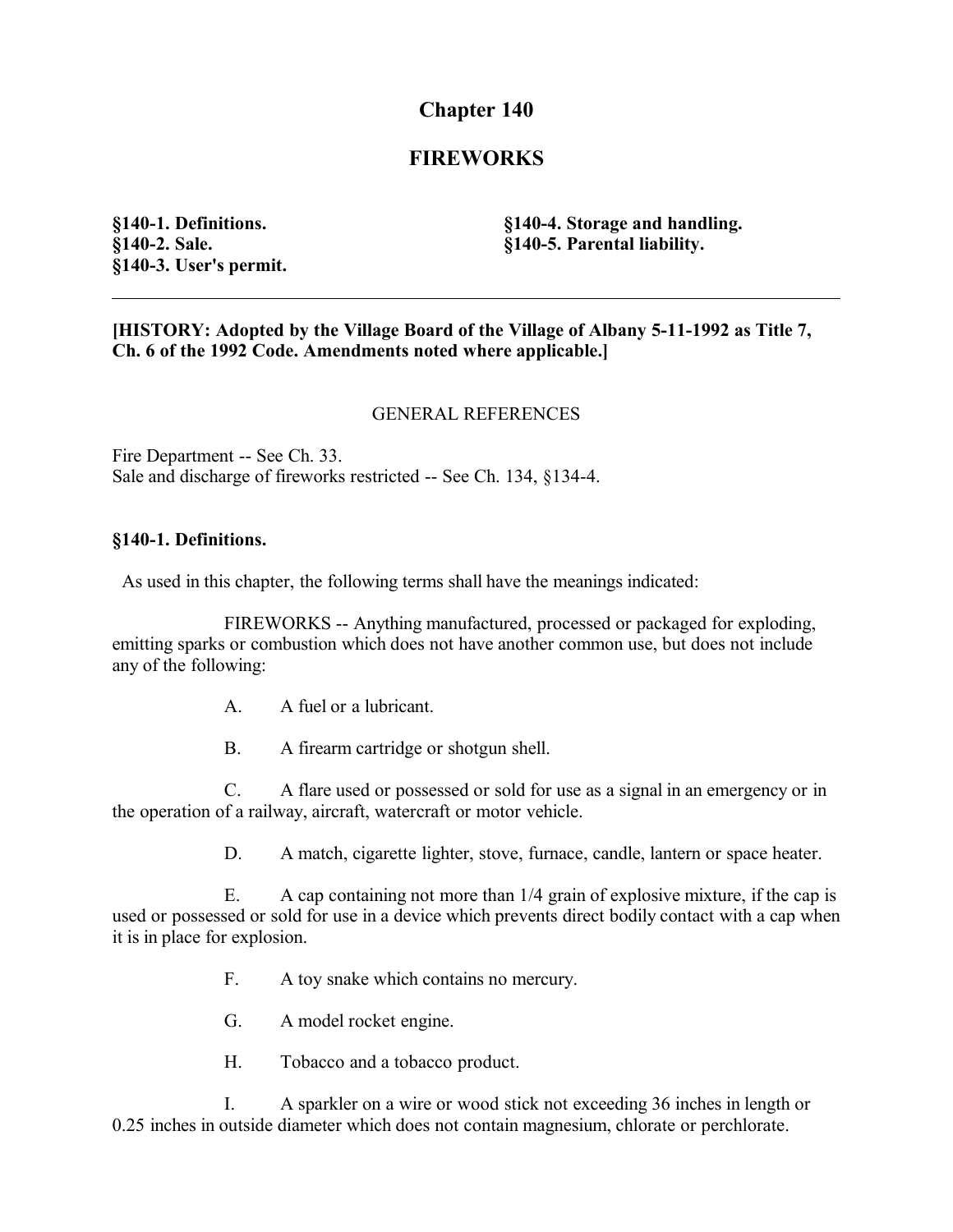J. A device designed to spray out paper confetti or streamers and which contains less than 1/4 grain of explosive mixture.

K. A device designed to produce an audible sound but not explode, spark, move or emit an external flame after ignition and which does not exceed three grams in total weight.

L. A device that emits smoke with no external flame and does not leave the ground.

M. A cylindrical fountain not exceeding 100 grams in total weight with an inside tube diameter not exceeding 0.75 inches, designed to sit on the ground and emit only sparks and smoke.

N. A cone fountain not exceeding 75 grams in total weight, designed to sit on the ground and emit only sparks and smoke.

## **§140-2. Sale.**

No person may sell or possess with intent to sell fireworks, except:

- A. To a person holding a permit under §140-3C;
- B. To a municipality; or
- C. For a purpose specified under  $\S 140-3B(1)$  through (6).

## **§140-3. User's permit.**

A. Permit required. No person may possess or use fireworks without a user's permit from the Village Clerk under direction of the Village Board or from an official or employee of the village as designated by the Village Board. No person may use fireworks or a device listed under §140-1E through G and §140-1I through N while attending a fireworks display for which a permit has been issued to a person listed under Subsection  $C(1)$  through (5) or under Subsection  $C(6)$  if the display is open to the general public.<sup>[1](#page-1-0)</sup>

B. Permit exceptions. Subsection A above does not apply to:

(1) The village, except that village fire and law enforcement officials shall be notified of the proposed use of fireworks at least two days in advance.

(2) The possession or use of explosives in accordance with rules or general orders of the Wisconsin Department of Industry, Labor and Human Relations.

(3) The disposal of hazardous substances in accordance with rules adopted by the Wisconsin Department of Natural Resources.

(4) The possession or use of explosive or combustible materials in any manufacturing process.

<span id="page-1-0"></span><sup>&</sup>lt;sup>1</sup> Editor's Note: Amended at time of adoption of Code (see Ch. 1, General Provisions, Art. I).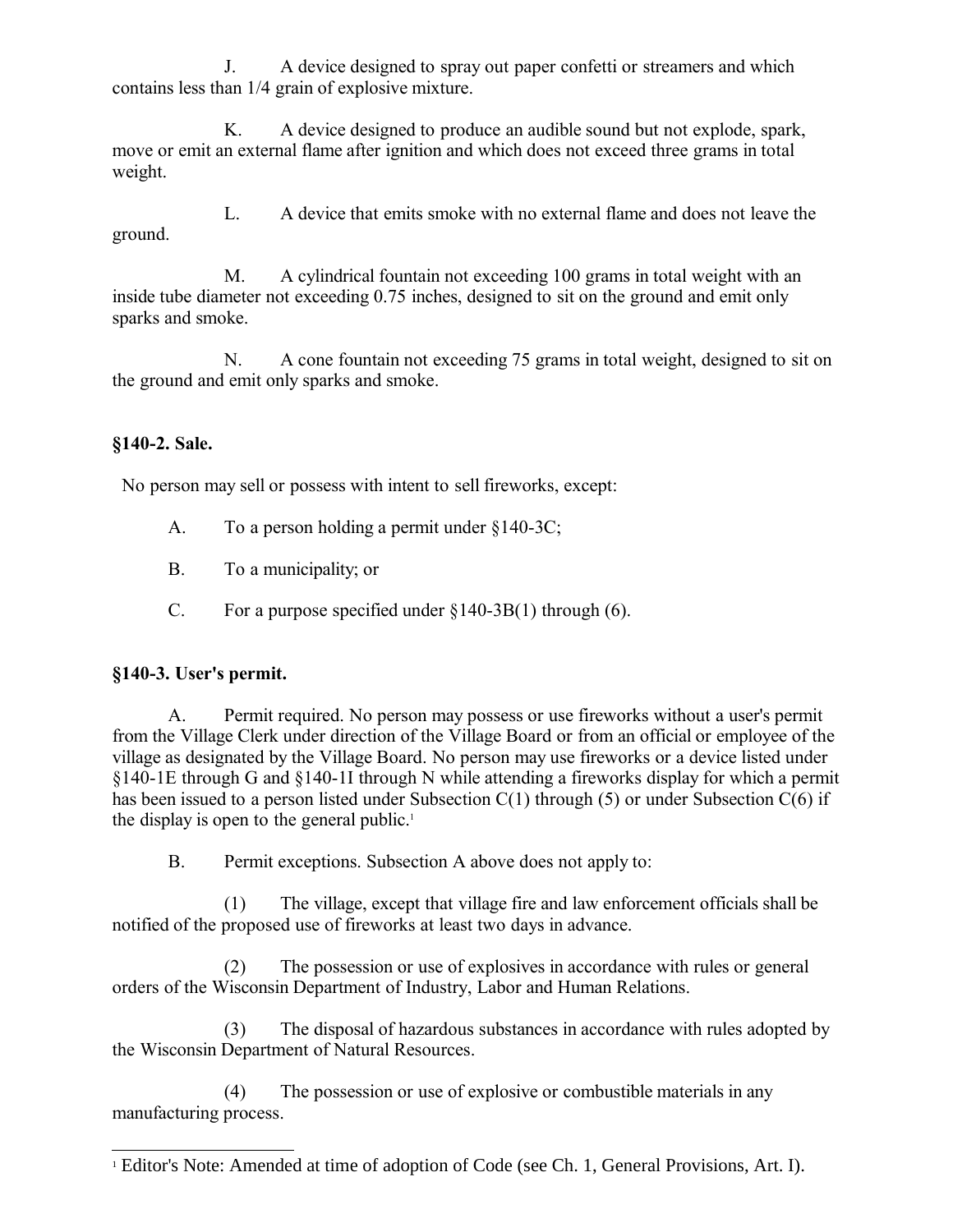(5) The possession or use of explosive or combustible materials in connection with classes conducted by educational institutions.

(6) A possessor or manufacturer of explosives in possession of a license or permit under 18 U.S.C. ~§841 to 848 if the possession of the fireworks is authorized under the license or permit.

C. Who may obtain permit. A permit under this section may be issued only to the following:

- (1) A public authority.
- (2) A fair association.
- (3) An amusement park.
- (4) A park board.
- (5) A civic organization.

(6) An agricultural producer for the protection of crops from predatory birds or animals.

D. Crop protection signs. A person issued a permit for crop protection shall erect appropriate warning signs disclosing the use of fireworks for crop protection.

E. Bond. The Village Clerk under direction of the Village Board issuing a permit under this section shall require an indemnity bond with good and sufficient sureties or policy of liability insurance for the payment of all claims that may arise by reason of injuries to person or property from the handling, use or discharge of fireworks under the permit. The bond or policy shall be taken in the name of the village, and any person injured thereby may bring an action on the bond or policy in the person's own name to recover the damage the person has sustained, but the aggregate liability of the surety or insurer to all persons shall not exceed the amount of the bond or policy. The bond or policy, with a copy of the permit, shall be filed in the office of the village.<sup>[2](#page-2-0)</sup>

F. Required information for permit. A permit under this section shall specify all of the following:

- (1) The name and address of the permit holder.
- (2) The date on and after which fireworks may be purchased.
- (3) The kind and quantity of fireworks which may be purchased.
- (4) The date and location of permitted use.
- (5) Other special conditions prescribed by ordinance.

G. Copy of permit. A copy of a permit under this section shall be given to the Fire Chief and Police Department at least two days before the date of authorized use.

<span id="page-2-0"></span><sup>2</sup>Editor's Note: Amended at time of adoption of Code (see Ch. 1, General Provisions, Art. I).